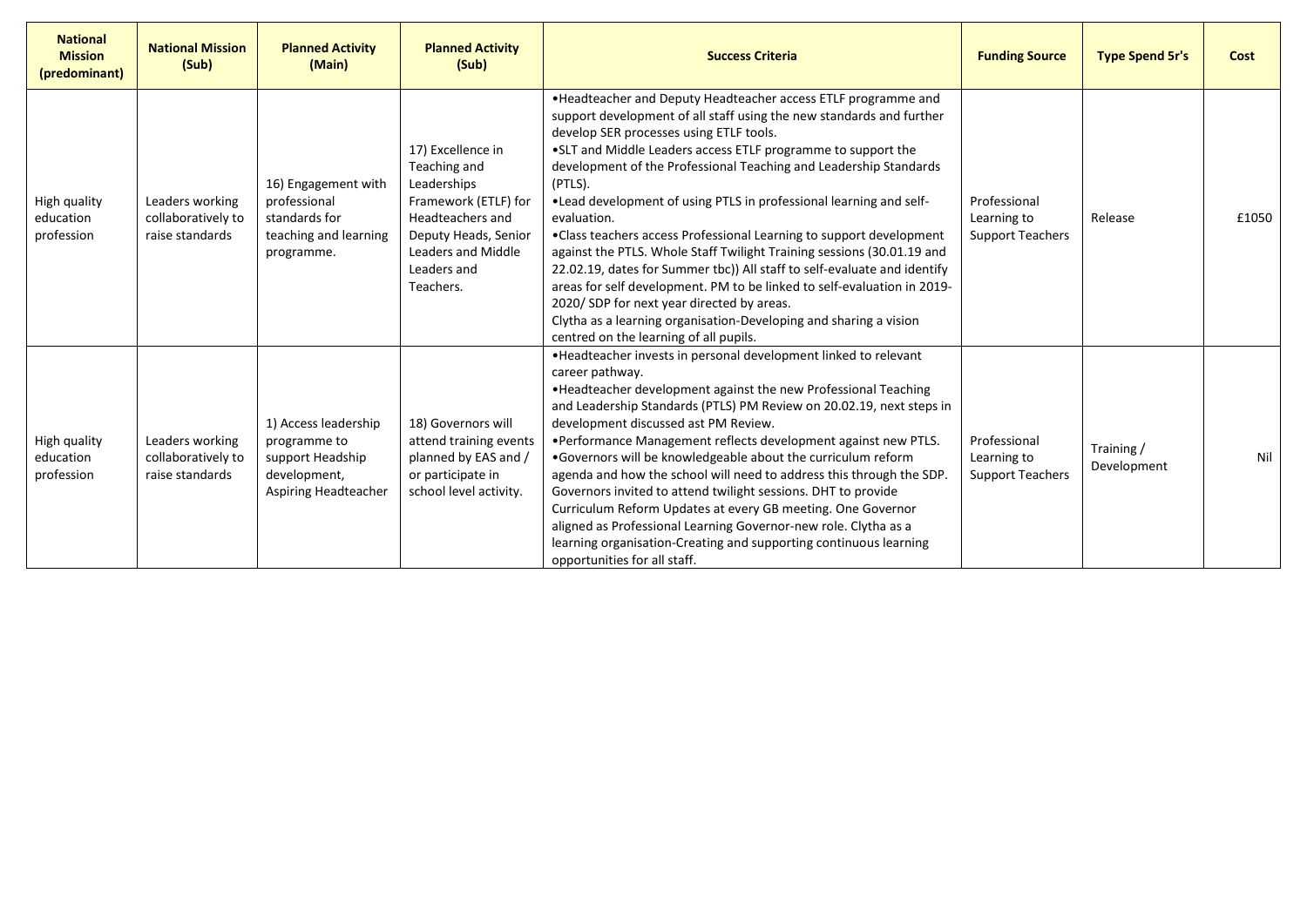| High quality<br>education<br>profession | Leaders working<br>collaboratively to<br>raise standards | 22) Professional<br>Learning Lead is<br>released to attend<br>cluster Professional<br>Learning meetings<br>and provide in school<br>curriculum reform<br>updates. | 33) Other                                                                                                                          | • As part of our Professional Learning agenda, all staff are leaders at<br>Clytha and have opportunities to lead both internally and in<br>supporting other schools relevant to their roles and responsibilities.<br>STEM LNS, S2S, Peer Review Schools. Leaders will engage in Cluster<br>Projects-BBC MICRO:BITS, LEADERSHIP, SCIENCE, CODING,<br>MAT)Senior leaders access leadership development relevant to their<br>role and responsibilities to support strategic leadership of the school.<br>•Senior Leaders within school/cluster all identify PL needs against<br>PTLS, SDP and PM.<br>All Learning Teams have clear roles and responsibilities with Action<br>Plans and Leader Logs. Learning Teams develop 'Clytha Manifesto/<br>Vision' for each AoLE linking what we want our 11 year olds leaving us<br>to be and to have- creating a rationale for each area matching the<br>Four Purposes with our non-negotiables for each area. 'What Matters'<br>statements to be added in each section. To be completed in Summer<br>Term, 2019-beginning now. Professional Learning outcomes and<br>impact directing Self-Evaluation and SDP for 2019-2020. Clytha as a<br>learning organisation- Promoting team learning and collaboration<br>among all staff and Creating and supporting continuous professional<br>learning opportunities for staff. | Professional<br>Learning to<br><b>Support Teachers</b> | Release | Funding<br>from EAS<br>Grants<br>e.g. £1600<br>for<br>Micro:Bits                                                                                      |
|-----------------------------------------|----------------------------------------------------------|-------------------------------------------------------------------------------------------------------------------------------------------------------------------|------------------------------------------------------------------------------------------------------------------------------------|----------------------------------------------------------------------------------------------------------------------------------------------------------------------------------------------------------------------------------------------------------------------------------------------------------------------------------------------------------------------------------------------------------------------------------------------------------------------------------------------------------------------------------------------------------------------------------------------------------------------------------------------------------------------------------------------------------------------------------------------------------------------------------------------------------------------------------------------------------------------------------------------------------------------------------------------------------------------------------------------------------------------------------------------------------------------------------------------------------------------------------------------------------------------------------------------------------------------------------------------------------------------------------------------------------------------------------------------------------------|--------------------------------------------------------|---------|-------------------------------------------------------------------------------------------------------------------------------------------------------|
| High quality<br>education<br>profession | Leaders working<br>collaboratively to<br>raise standards | 5) Access leadership<br>programme to<br>support middle<br>leadership core<br>development.                                                                         | 24) School staff<br>access specialist<br>support from a range<br>of Learning Network<br>Schools linked with<br>identified need(s). | . 'We are all Leaders. We are all learners at Clytha'-As part of our<br>Professional Learning Agenda, all staff are leaders at Clytha and have<br>opportunities to develop themselves and others. All leaders<br>including Middle leaders access leadership development relevant to<br>their role and responsibilities to support strategic leadership of the<br>school (STEM, Micro:Bits, Welsh and Cymraeg Campus Arian, DCF, ALN<br>Transformation Bill, Metacognition, Wellbeing. Leaders engage in<br>Cluster, EAS and Peer Group Projects(Coding, Welsh, Inspiring<br>Science, Micro:Bits)<br>. Middle Leaders within school/cluster all identify PL needs against<br>PTLS as part of Performance Managerment and twilight sessions.<br>Clytha as a learning organisation-Creating and supporting continuous<br>learning opportunities for all staff. Clytha as a learning organisation-<br>Modelling and growing leadership.                                                                                                                                                                                                                                                                                                                                                                                                                            | Professional<br>Learning to<br><b>Support Teachers</b> | Release | £1500-<br>Welsh -<br><b>EAS Grant</b><br>for Peer<br>Review<br>Group,<br>£1600-<br>Inspiring<br>Science,<br>£1600Mic<br>ro:Bits<br>£300 for<br>Coding |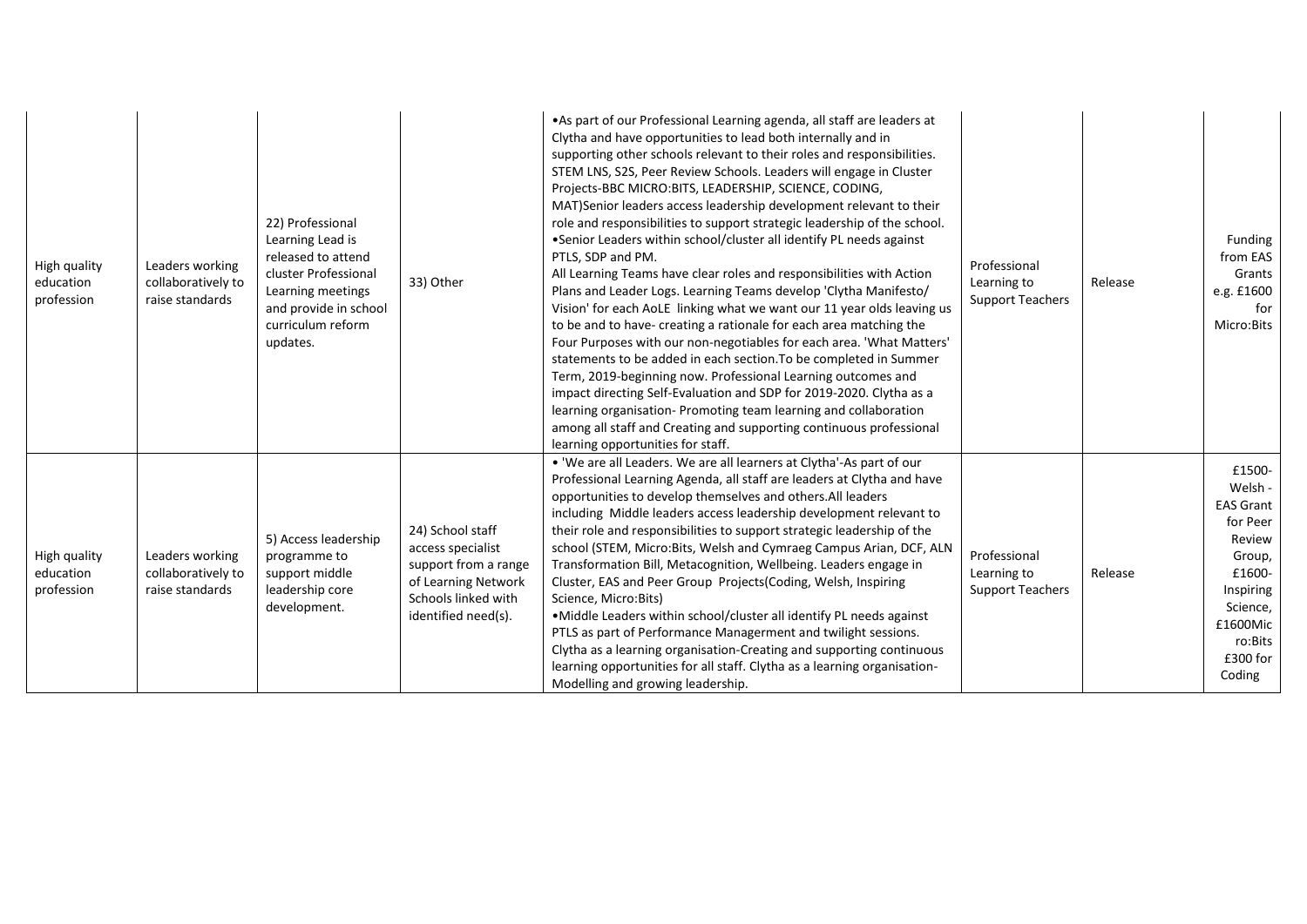| High quality<br>education<br>profession | Leaders working<br>collaboratively to<br>raise standards | 11) Allocate a PL lead<br>role within the<br>school.                                                                                                                         | 13) Attend the spring<br>term 2019<br>programme and<br>dissemination back at<br>school.       | . The PL lead has time to carry out and disseminate their leadership<br>role-Staff INSET in Nov.2018, Feb.22nd, 2019 and twilght sessions.<br>Time to research approaches and information. All staff familiar with<br>changes pilot new approaches aligned to both the Professional<br>Standards and the National Mission in Performance<br>Management, Staff working on research that interests them<br>individually in this round of PM, extending to collaborative in 2019-<br>2020. Clytha as a learning organisation-Learning with and from the<br>external environment and larger learning system | Professional<br>Learning to<br><b>Support Teachers</b> | Training /<br>Development | £1000-<br>for staff<br>release<br>and<br>research<br>time.                           |
|-----------------------------------------|----------------------------------------------------------|------------------------------------------------------------------------------------------------------------------------------------------------------------------------------|-----------------------------------------------------------------------------------------------|---------------------------------------------------------------------------------------------------------------------------------------------------------------------------------------------------------------------------------------------------------------------------------------------------------------------------------------------------------------------------------------------------------------------------------------------------------------------------------------------------------------------------------------------------------------------------------------------------------|--------------------------------------------------------|---------------------------|--------------------------------------------------------------------------------------|
| High quality<br>education<br>profession | Leaders working<br>collaboratively to<br>raise standards | 22) Professional<br>Learning Lead is<br>released to attend<br>cluster Professional<br>Learning meetings<br>and provide in school<br>curriculum reform<br>updates.            | 10) All staff will have<br>access to PL to<br>support the<br>introduction of the<br>new Bill. | .All PL leads work collaboratively across cluster/s to drive professional<br>learning and curriculum reform. PL Leads attend all Cluster HT<br>Meetings to deliver key messages and identify common approaches.<br>. The PL disseminates the resources and information to all staff and<br>completes the arranged gap tasks. Professional Learning Lead to guide<br>staff with the implementation, development and embedding of new<br>curriculum extending into 2019-2020. Clytha as a learning<br>organisation-Developing and sharing a vision centred on the learning<br>of all students.            | Professional<br>Learning to<br><b>Support Teachers</b> | Release                   | Two HT<br>Meetings<br>in Spring<br>Term-£75<br>per<br>meeting<br>for cover<br>costs. |
| High quality<br>education<br>profession | Leaders working<br>collaboratively to<br>raise standards | 23) Release for the<br>lead Teaching<br>Assistant (TA) trainer<br>in the school to<br>attend the train the<br>trainer with cluster<br><b>Professional Learning</b><br>leads. | 25) Teaching<br><b>Assistant National</b><br>programme x 2 per<br>school.                     | .The school has 2 trained staff to deliver a national TA programme at<br>school level-Spring Term, 2019.<br>.The National TA development programme will be delivered to all TAs<br>within the school/cluster. Cluster Events in Summer Term. All TAs to<br>self-evaluate against the Professional Standards for TAs and their<br>development will become part of next PM cycle and School Staff<br>Development Plan. Clytha as a learning organisation-Modelling and<br>growing leadership.                                                                                                             | Professional<br>Learning to<br><b>Support Teachers</b> | Release                   | £300                                                                                 |
| High quality<br>education<br>profession | Leaders working<br>collaboratively to<br>raise standards | 12) Attend regional<br>SLO workshops to<br>support the<br>understanding of the<br>framework.                                                                                 | 27) The Headteacher<br>and the PL Lead will<br>attend the regional<br>workshops.              | All staff are aware of the research and approach to Schools as<br>Learning Organisations. All staff contribute to the SLO snapshot<br>evaluation of the school. Clytha will generate a snapshot in Spring<br>Term, 2019. Leaders will use the outcome of the SLO snapshot to<br>inform self-evaluation and the next SDP for 2019-2020.                                                                                                                                                                                                                                                                  | Professional<br>Learning to<br><b>Support Teachers</b> | Release                   | £300<br>release<br>funding                                                           |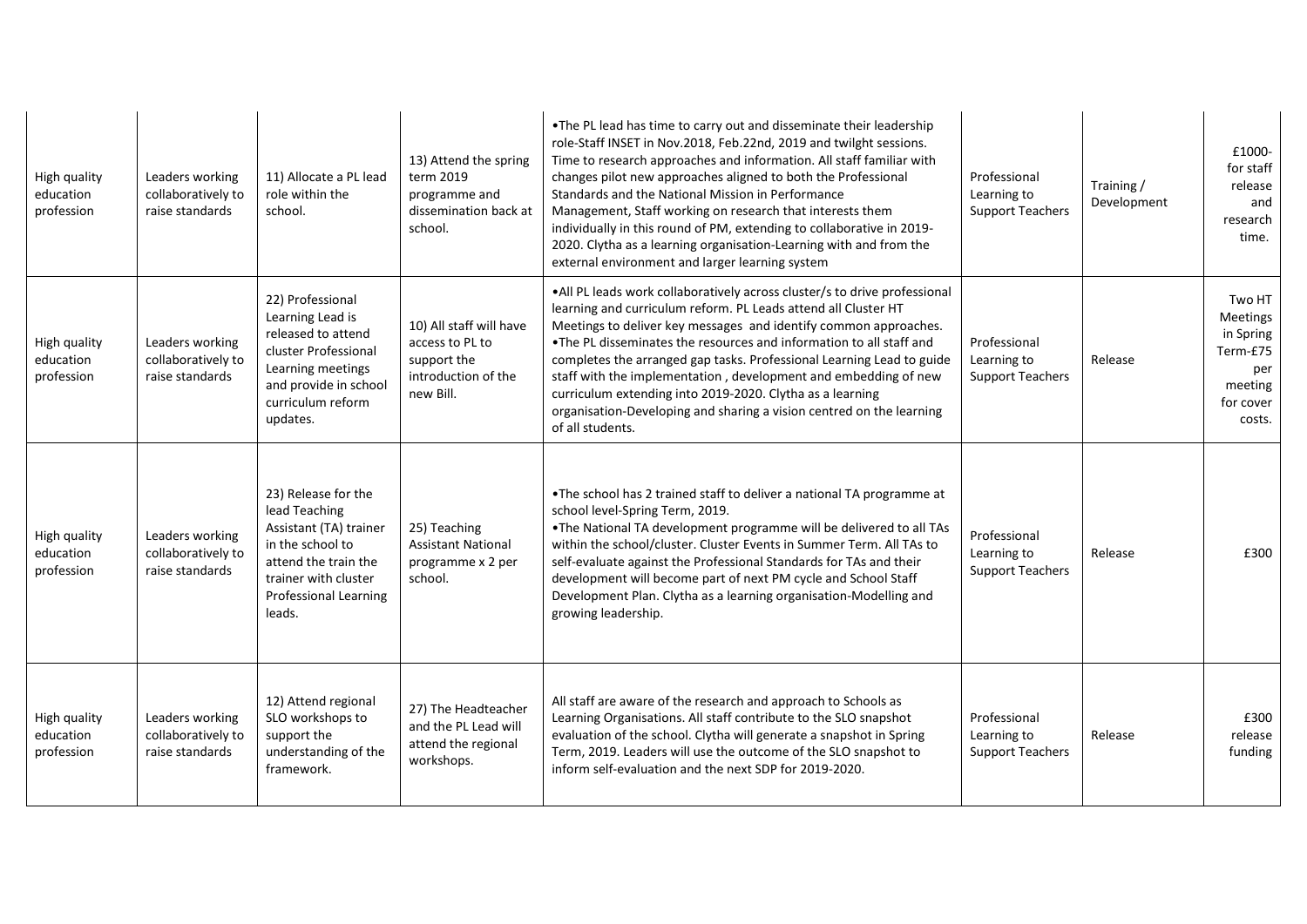| High quality<br>education<br>profession | Transformational<br>Curriculum                           | 21) Improving<br>teaching and<br>learning: Access<br>regional PL<br>programmes; The<br><b>Excellent Teacher</b><br>Programme, OLEVI<br>etc. | 7) Access the regional<br>coaching and<br>mentoring<br>development<br>programme for<br>identified staff. | Improved quality of teaching and learning for individually identified<br>teachers. Culture of collaboration and enquiry established at Clytha.<br>Regular Staff Training focusing on Pedagogy and staff sharing ideas<br>highlighted as best practice in school with others-'Meet Teach'<br>sessions. All staff to have appropriate time to research. Gleaning best<br>practice from Peer Review Partners to share. All staff develop<br>professionally -record on PLPs and CPLPS, Staff Sharing Meetings,<br>Phase and Learning Team Meetings. 2019-2020- identified staff<br>attending regional programmes. Clytha as a learning organisation-<br>Promoting team learning and collaboration among all staff.                                                                                                                                                                                                                                                                                                                                                                                                                                                                                                                                                                                            | Professional<br>Learning to<br><b>Support Teachers</b> | Release | £350                                  |
|-----------------------------------------|----------------------------------------------------------|---------------------------------------------------------------------------------------------------------------------------------------------|----------------------------------------------------------------------------------------------------------|-----------------------------------------------------------------------------------------------------------------------------------------------------------------------------------------------------------------------------------------------------------------------------------------------------------------------------------------------------------------------------------------------------------------------------------------------------------------------------------------------------------------------------------------------------------------------------------------------------------------------------------------------------------------------------------------------------------------------------------------------------------------------------------------------------------------------------------------------------------------------------------------------------------------------------------------------------------------------------------------------------------------------------------------------------------------------------------------------------------------------------------------------------------------------------------------------------------------------------------------------------------------------------------------------------------|--------------------------------------------------------|---------|---------------------------------------|
| High quality<br>education<br>profession | Leaders working<br>collaboratively to<br>raise standards | 7) Access the regional<br>coaching and<br>mentoring<br>development<br>programme for<br>identified staff.                                    | 33) Other                                                                                                | •Staff use coaching techniques to support their workforce to become<br>self-improving in their approaches to teaching and learning within and<br>beyond the school.' Clytha Team Teach/Tri Da'used to support, coach<br>and mentor all staff-focus on Welsh Oracy and DCF this term. Staff<br>Meetings used to share good practice and research-Pedagogy focused.<br>Staff use APP time to observe others and develop professionally.<br>Clytha as a learning organisation-Creating and supporting continuous<br>learning opportunities for all staff.                                                                                                                                                                                                                                                                                                                                                                                                                                                                                                                                                                                                                                                                                                                                                    | Professional<br>Learning to<br><b>Support Teachers</b> | Release | £2000<br><b>EIG</b>                   |
| High quality<br>education<br>profession | Transformational<br>Curriculum                           | 8) Access the regional<br>Curriculum Reform<br>programme days 1-4<br>and disseminate back<br>at school/cluster.                             | 13) Attend the spring<br>term 2019<br>programme and<br>dissemination back at<br>school.                  | . PL lead successfully disseminates days 1-4 to whole school<br>community and develops a greater understanding of the requirements<br>of curriculum reform.<br>• Every practitioner has the opportunity to reflect on the National<br>Curriculum reform programme (days 1-4) to support their critical<br>understand of the changes to the curriculum model. INSET DAYS-<br>23.11.18, 14.02.19, 25.05.19 and Twilight meetings.<br>. PL leads successfully implements the schools/cluster individual<br>action plan for curriculum reform.<br>•Staff become better prepared for the realisation of curriculum for<br>Wales. Curriculum Reform and Pedagogy Focus at every Staff Meeting,<br>Learning Teams utilising all staff and their strengths in the Six AoLE,<br>our Clytha Vision and Rationale in every AoLE and our changed<br>planning processes-responsive and learner led.<br>. Learners become better prepared for the realisation of curriculum<br>for Wales. Learners are confident with their understanding of the Four<br>Purposes. Learners in Y6 involved in Learning Teams. Learners<br>shaping learning and recording. Learners shaping targets through<br>Review Meetings and discussing pedagogy with HT and staff in<br>'Working Lunches.; Parents become better prepared for the | Professional<br>Learning to<br><b>Support Teachers</b> | Release | £4000<br>from<br>original PL<br>Grant |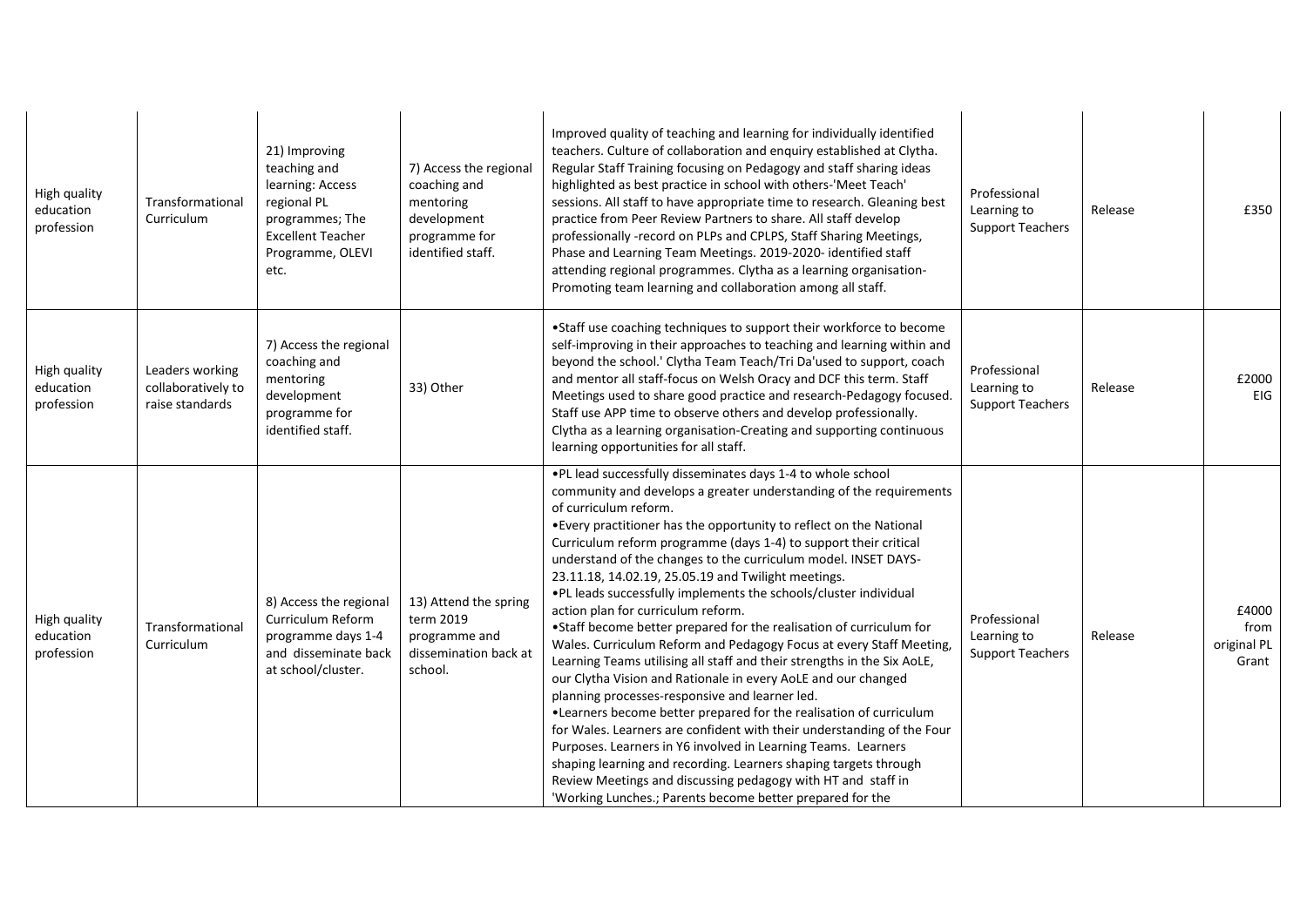|                                         |                                                          |                                                                                                                                                                                                                                   |                                                                                                                                    | realisation of curriculum for Wales-Meet the Teacher Meetings,<br>Parent Council and Parent Workshops, Curriculum Reform/Four<br>Purposes Leaflets for each year group shared at Parent Meetings.<br>.Governors become better prepared for the realisation of curriculum<br>for Wales-Inputting at Full GB Meetings 24.09.18, 29.11.18, 14.02.19,<br>11.04.19.                                                                                                                                                                                                                                                                                                                                                                                                                                                                                                                                                                                                                                                                                                                                                  |                                                        |         |                                          |
|-----------------------------------------|----------------------------------------------------------|-----------------------------------------------------------------------------------------------------------------------------------------------------------------------------------------------------------------------------------|------------------------------------------------------------------------------------------------------------------------------------|-----------------------------------------------------------------------------------------------------------------------------------------------------------------------------------------------------------------------------------------------------------------------------------------------------------------------------------------------------------------------------------------------------------------------------------------------------------------------------------------------------------------------------------------------------------------------------------------------------------------------------------------------------------------------------------------------------------------------------------------------------------------------------------------------------------------------------------------------------------------------------------------------------------------------------------------------------------------------------------------------------------------------------------------------------------------------------------------------------------------|--------------------------------------------------------|---------|------------------------------------------|
| High quality<br>education<br>profession | Leaders working<br>collaboratively to<br>raise standards | 9) Accessing regional<br>Research and Enquiry<br>Sessions e.g. Critical<br>Collaboration and<br><b>Professional Enguiry</b><br>(CCPE) with University<br>of Stirling,<br>Development of<br>research and enquiry<br>in school etc. | 12) Attend regional<br>SLO workshops to<br>support the<br>understanding of the<br>framework.                                       | . All Practitioners (including Support Staff) are engaged purposefully<br>with research and enquiry as part of PM. Staff share research and<br>progress on 22.02.19 and 25.05.19 and 17.07.19.<br>. Professional enquiry impact positively on provision and pupil<br>progress-Research shared at Staff Meetings and impact<br>measured. 'Spirals of Inquiry-'developed to feed into SDP from<br>findings.CD engaged purposefully with Stirling Project research and<br>enquiry looking critically at reading for pleasure development (Cluster<br>approach and CD is also linked with Cardiff Met.) 2019-2020 PM will<br>be collaborative research based-in house, Cluster and with Peer<br>Review Group. Pupil Research for Y5 and 6 will be a focus at Clytha-<br>individual based on interest first, then collaborative as in leader<br>model-children as researchers All staff to work on school based focus<br>of inquiry, innovation and exploration using Hattie and Clarke's 'Visible<br>Feedback.' Clytha as a learning organisation-Establishing a culture of<br>inquiry, innovation and exploration. | Professional<br>Learning to<br><b>Support Teachers</b> | Release | £501<br>from<br>this PL<br>Grant         |
| High quality<br>education<br>profession |                                                          | 19) Identified staff<br>enrol in the Post<br>Graduate Certificate<br>for Curriculum for<br>Wales in conjunction<br>with University of<br>Wales, Trinity St.<br>David.                                                             |                                                                                                                                    | Staff obtain accreditation for improving their knowledge of the<br>requirements of curriculum reform and impact positively within their<br>own school on the realisation of Curriculum for Wales.                                                                                                                                                                                                                                                                                                                                                                                                                                                                                                                                                                                                                                                                                                                                                                                                                                                                                                               | Professional<br>Learning to<br><b>Support Teachers</b> |         |                                          |
| High quality<br>education<br>profession | Leaders working<br>collaboratively to<br>raise standards | 24) School staff<br>access specialist<br>support from a range<br>of Learning Network<br>Schools linked with<br>identified need(s).                                                                                                | 24) School staff<br>access specialist<br>support from a range<br>of Learning Network<br>Schools linked with<br>identified need(s). | •School improvement results in leadership, teaching, learning in<br>participant / school in area of identified need. Clytha is an LNS for<br>STEM. Support from Peer Review and is developing others as well as<br>ourselves through this. Welsh and DCF support is accessed from WCP<br>and YGC. Clytha as a learning organisation- Learning with and from the<br>external environment and larger learning system.                                                                                                                                                                                                                                                                                                                                                                                                                                                                                                                                                                                                                                                                                             | Professional<br>Learning to<br><b>Support Teachers</b> | Release | £1600-<br>Welsh<br>Grant, EIG<br>funding |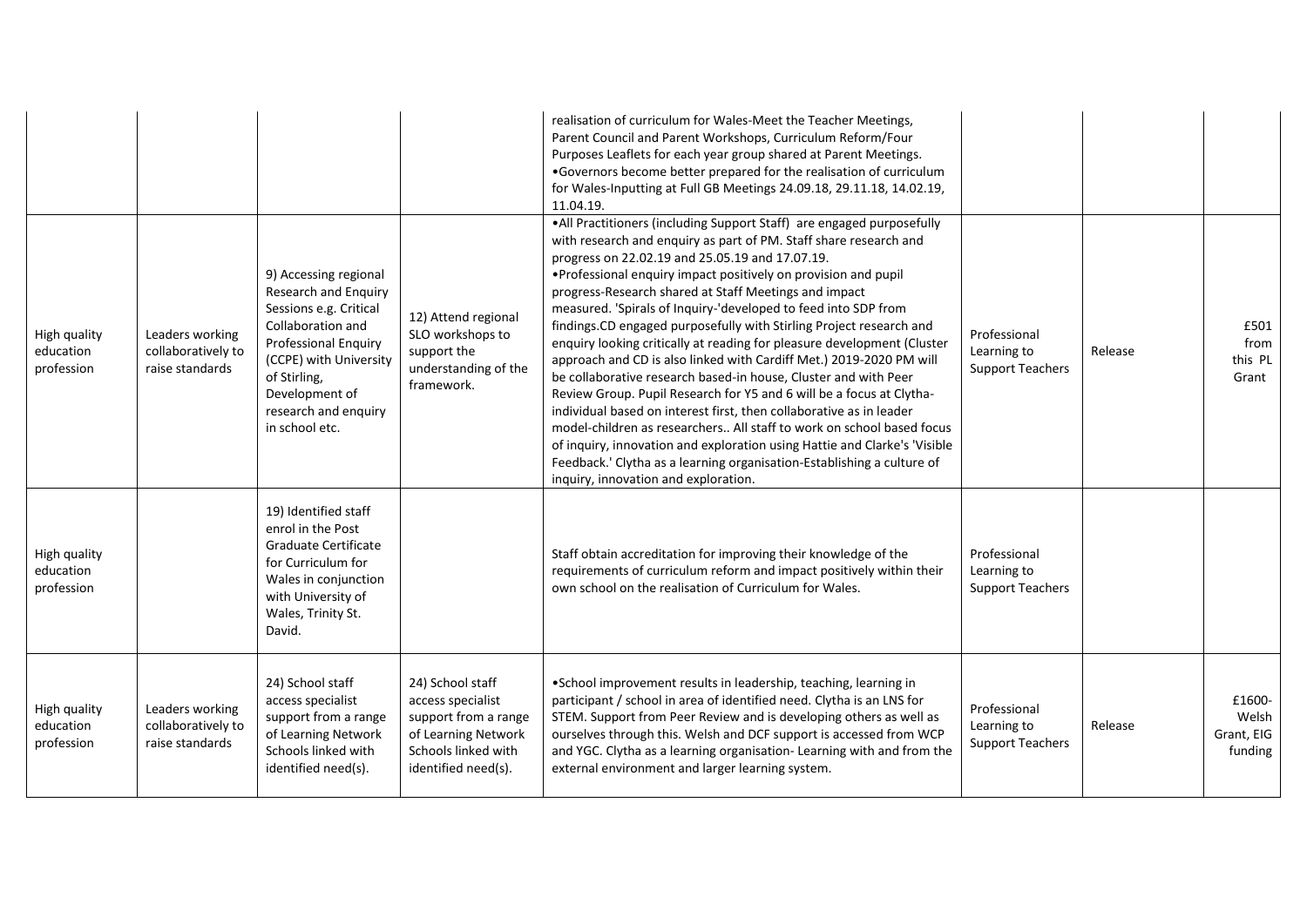| Leaders working<br>collaboratively<br>to raise<br>standards | High quality<br>education<br>profession                                                   | 14) Attendance of<br>Headteachers and PL<br>leads at spring term<br>review of regional<br>curriculum and<br>professional learning<br>event. | 12) Attend regional<br>SLO workshops to<br>support the<br>understanding of the<br>framework.                             | . Review of progress of the curriculum and review model. Develop SLO<br>Model effectively at Clytha-informing practice, progress and<br>pedagogy.<br>. All leaders and learners contribute to shaping requirements of draft<br>curriculum feedback in summer term.                                                                                                                                                                                                                                                                                                                                                                                                                                                                                                                                                                                                                                                                                                                                                                                                                                                                                                                                                                                                                                                                                                                                                                                                                                                                                                                                                                                                                             | Professional<br>Learning to<br><b>Support Teachers</b> | Release   | £300                           |
|-------------------------------------------------------------|-------------------------------------------------------------------------------------------|---------------------------------------------------------------------------------------------------------------------------------------------|--------------------------------------------------------------------------------------------------------------------------|------------------------------------------------------------------------------------------------------------------------------------------------------------------------------------------------------------------------------------------------------------------------------------------------------------------------------------------------------------------------------------------------------------------------------------------------------------------------------------------------------------------------------------------------------------------------------------------------------------------------------------------------------------------------------------------------------------------------------------------------------------------------------------------------------------------------------------------------------------------------------------------------------------------------------------------------------------------------------------------------------------------------------------------------------------------------------------------------------------------------------------------------------------------------------------------------------------------------------------------------------------------------------------------------------------------------------------------------------------------------------------------------------------------------------------------------------------------------------------------------------------------------------------------------------------------------------------------------------------------------------------------------------------------------------------------------|--------------------------------------------------------|-----------|--------------------------------|
| Excellence,<br>Equity and<br>Wellbeing                      | High quality<br>education<br>profession                                                   | 32) The Wellbeing<br>Lead will attend<br>regional workshops to<br>support the ACE<br>developments.                                          | 31) The school will<br>work with the cluster<br>to develop and<br>implement the<br>agreed cluster<br>Wellbeing Strategy. | •School improvement results in leadership, teaching, learning in<br>participant / school in area of identified need. All Staff trained in ACE<br>Awareness, and follow-up session taken for Governors. Next ACE<br>session is on 06.03.19. Clytha is a Wellbeing Lead and our Lead is an<br>ACE Awareness Trainer for the Cluster. The Cluster Leads have<br>established a collaborative research group focusing on Wellbeing and<br>further research into ACEs. Wellbeing Lead has attended<br>Psychoanalyst Strategies training and has shared with SLT.See Cluster<br>Plan.<br>. The cluster has a well defined and understood strategy for Wellbeing<br>that is implemented and reviewed for impact on a regular basis. A<br>'Nurture Group'-Two O'Clock Club is established and Boxall Profiles<br>are used to plan and assess pupil progress within this. Within our<br>Cluster Plan is a Transition Project for Y6-Y7 led by pupils and Digital<br>Leaders and will be uploaded to school websites. Completed early<br>summer, 2019. Mindfulness development across the Cluster-sharing<br>PAWS B training. Clytha has introduced Peer Massage and Meditation<br>and through individual staff research-'tapping' techniques to alleviate<br>anxiety.<br>•The progress of vulnerable learners is tracked effectively, and<br>individual leaners make at least good rates of progress from their<br>starting points. Progress is tracked for both learning and wellbeing.See<br>PDG Review.<br>• Attendance Target is 96.5%, attendance is currently<br>96.64% Exclusions -0 Clytha as a learning organisation-Embedding<br>systems for collecting and exchanging knowledge and learning. | Professional<br>Learning to<br><b>Support Teachers</b> | Release   | Wellbeing<br>Cluster<br>Grant. |
| Excellence,<br>Equity and<br>Wellbeing                      | Assessment,<br>evaluation and<br>accountability<br>supporting a self-<br>improving system | 29) The school will<br>identify the most<br>appropriate member<br>of staff to attend the<br>regional PDG<br>workshops.                      | 33) Other                                                                                                                | .PDG allocation is based upon evidence of impact.<br>•The progress of vulnerable learners is tracked effectively, and<br>individual leaners make at least 'good' rates of progress from their<br>starting points in both learning and in their levels of Wellbeing.<br>. The interim impact of the PDG indicates at least 'good" impact-and<br>significantly 'excellent' levels of progress of learners. All barriers to<br>learning lifted at Clytha-See Interim Evaluation.                                                                                                                                                                                                                                                                                                                                                                                                                                                                                                                                                                                                                                                                                                                                                                                                                                                                                                                                                                                                                                                                                                                                                                                                                  | Professional<br>Learning to<br><b>Support Teachers</b> | Resources | £13 800-<br>PDG                |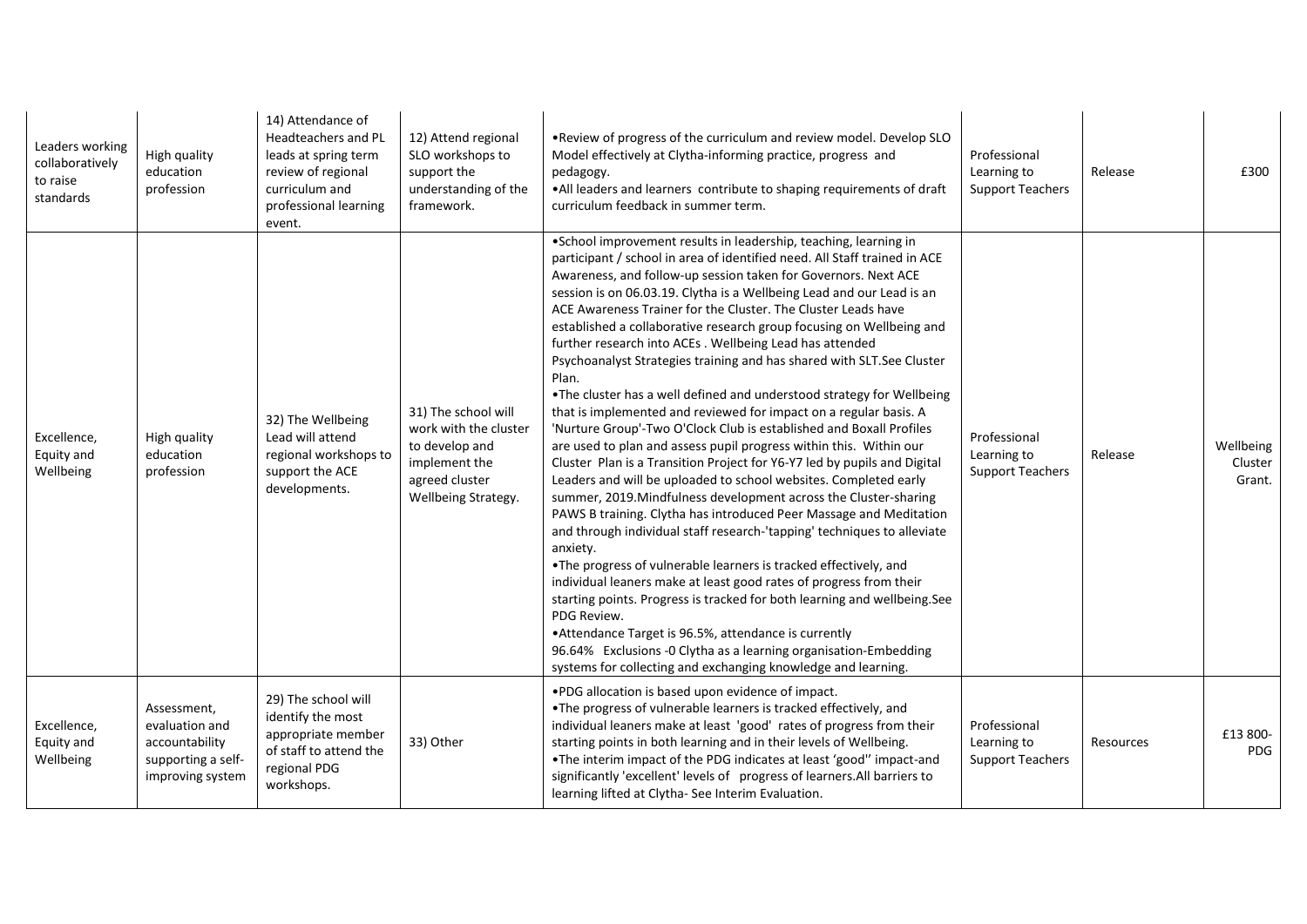| Excellence,<br>Equity and<br>Wellbeing | Transformational<br>Curriculum                                                            | 20) Identified staff<br>will receive bespoke<br>support from the<br><b>Wellbeing LNS</b><br>schools to support<br>professional<br>development<br>priorities. | 30) The school will<br>plan to engage with<br>the Family and<br><b>Community Network</b><br>strategy. | Autumn Term, 2018-Nurturing Schools Programme run by Nurture UK<br>-two members of staff have been trained and have shared elements of<br>training with staff. Boxall Profiles have been introduced-for ALN pupils<br>initially and Nurture Group children. Spring and Summer Terms,<br>2019- We will be looking at the wellbeing needs of all stakeholders via<br>a Wellbeing Audit and developing an Action Plan to address all<br>needs. Families Connect strategies are to be introduced in Spring and<br>Summer Terms, 2019. We have developed our Intergenerational<br>Project and Dementia Awareness Project through our links with the<br>Sycamore Ward at St Woolos Hospital. The project is 'A Ffrind i Mi.'<br>We are now a Dementia Friendly School and all staff have received<br>training. In Spring, 2019, Y3-6 pupils will receive training from a<br>DEmentia UK an=mbassador to extend the project. Pupils in two<br>Clytha Clubs have used this as a stimulus for their activities-Creative<br>Club are creating images to invoke memories with different materials<br>and STEM Club are creating Digital Sounds package based on music<br>once enjoyed by the patients and are designing Micro: Bit messages<br>for patients. Family and Community Engagement Sessions include<br>'Breathe and Read' and 'Mindful Maths' both incorporating our<br>wellbeing strategies to help support at home. Parent Council Meetings<br>every half-term engaging families in decisions of school eg<br>attendance, home learning, other Family Engagement<br>opportunities. Welsh Workshops begin on 20.03.19. These will<br>continue inthe Summer Term. | Professional<br>Learning to<br><b>Support Teachers</b> | Resources | Wellbeing<br>Cluster<br>Grant. |
|----------------------------------------|-------------------------------------------------------------------------------------------|--------------------------------------------------------------------------------------------------------------------------------------------------------------|-------------------------------------------------------------------------------------------------------|------------------------------------------------------------------------------------------------------------------------------------------------------------------------------------------------------------------------------------------------------------------------------------------------------------------------------------------------------------------------------------------------------------------------------------------------------------------------------------------------------------------------------------------------------------------------------------------------------------------------------------------------------------------------------------------------------------------------------------------------------------------------------------------------------------------------------------------------------------------------------------------------------------------------------------------------------------------------------------------------------------------------------------------------------------------------------------------------------------------------------------------------------------------------------------------------------------------------------------------------------------------------------------------------------------------------------------------------------------------------------------------------------------------------------------------------------------------------------------------------------------------------------------------------------------------------------------------------------------------------------------------------------------------|--------------------------------------------------------|-----------|--------------------------------|
| Excellence,<br>Equity and<br>Wellbeing | Assessment,<br>evaluation and<br>accountability<br>supporting a self-<br>improving system | 28) The school will<br>begin the work on the<br>cluster More Able<br>developments.                                                                           | 33) Other                                                                                             | The aspirations for MA learners across the Cluster will increase. There<br>will be a common understanding of the criteria and provision for MA<br>learners. Individual pupil tracking indicate strong value-added<br>outcomes. A Link Cluster Lead will be identified. Learners will be<br>identified from the school MA Register and will engage in school and<br>Cluster activities. The school will assist in designing and implementing<br>'Master Classes' and More Able related events and activities within<br>the Cluster for MA learners. Collate learner voice feedback following<br>attendance and participation in events and master classes. Complete<br>an end of Financial year FADE evaluating activities and events (this will<br>be made into a More Able playlist and shared on the regional Hub.)                                                                                                                                                                                                                                                                                                                                                                                                                                                                                                                                                                                                                                                                                                                                                                                                                                            | Professional<br>Learning to<br><b>Support Teachers</b> |           |                                |